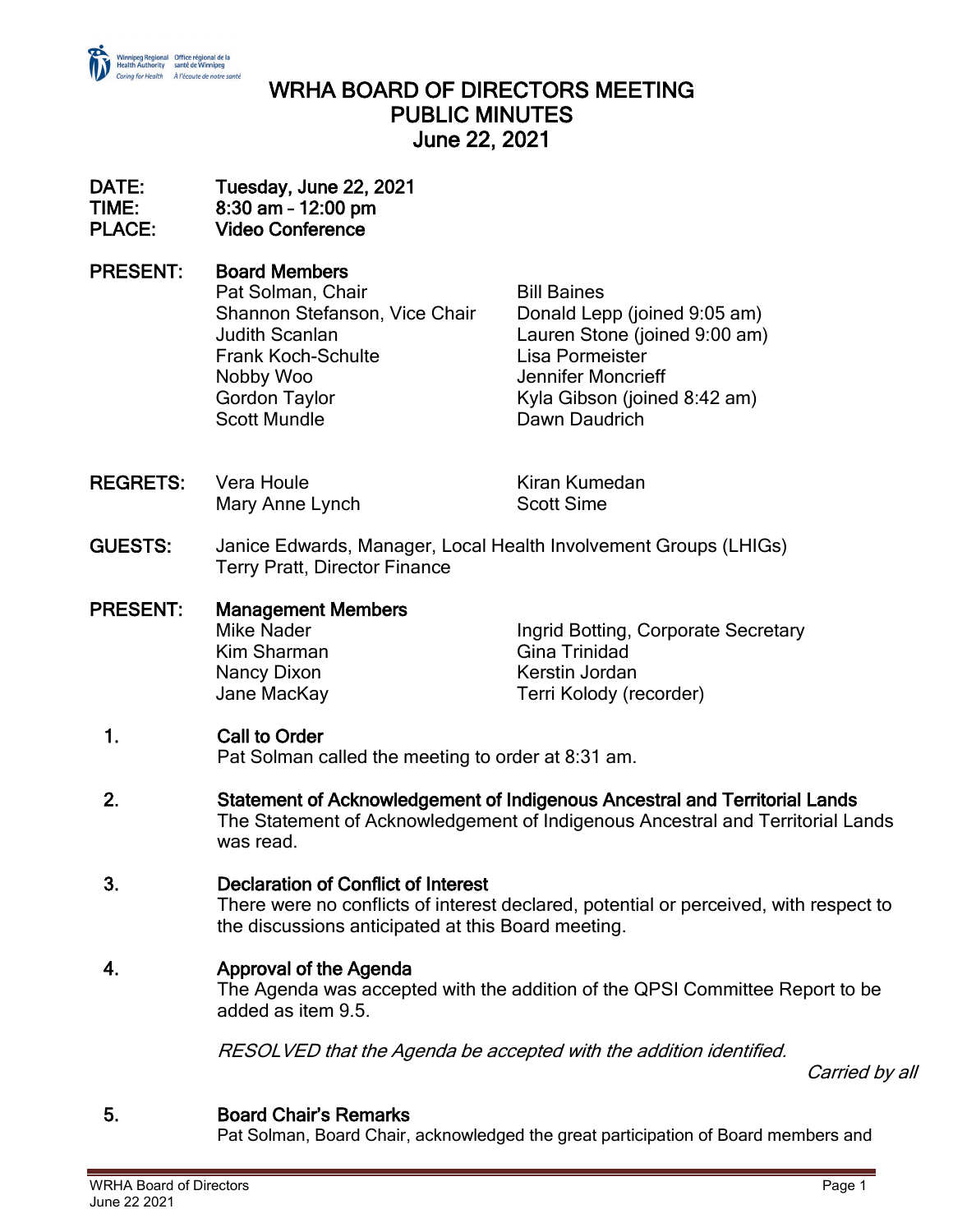Executive at the retreat. The notes and materials have been posted on Diligent for reference. Board members and Executive were reminded to fill out the survey as results will inform planning of the next retreat in late Fall.

The Chair remarked that all Board Committees met in June, and that the Board will break for the month of July.

## 6. CEO

#### 6.1. CEO Report

The President and CEO presented updated COVID-19 data to the Board indicating that the test positivity rate continues to decline. There was discussion following Board questions about staff workload and morale and plans for recognition.

The Board was updated on the Accreditation process which was done in stages due to COVID, with the final stage in September. The organization's approach to Accreditation is through the lens of continuous improvement to ensure quality and safe practices throughout the organization.

The CEO informed the Board that he participated in a virtual leadership Grand Rounds for National Indigenous Peoples. The WRHA Indigenous Health team handmade 4000 orange ribbons which were distributed across WRHA sites for staff.

The Board was informed that the Quality Patient Safety and Innovation Committee has been reviewing the WRHA work on recommendations pertaining to the Maples Personal Care Home reviews, and that progress is good.

#### 6.2. Dashboard Review

The Board reviewed the WRHA Indicators to assist in its monitoring role. The provincial dashboard updates were not available at the time of the meeting.

## 7. Financial Reporting

7.1. Audited Consolidated Financial Statements to March 31, 2021 - for approval (Kim Sharman and Terry Pratt)

> The Audit Committee reviewed the Consolidated Financial Statements in detail at the June 15, 2021 meeting and recommended Board approval.

RESOLVED that the WRHA Board hereby approves the WRHA Audited Consolidated Financial Statements for the Year Ended March 31, 2021, as recommended by the Audit Committee of the Board

Carried by all

7.2. Summarized Consolidated Financial Statements to March 31, 2021 – for approval (Kim Sharman and Terry Pratt) The Audit Committee reviewed the Summarized Consolidated Financial Statements in detail at the June 15, 2021 meeting and recommended Board approval.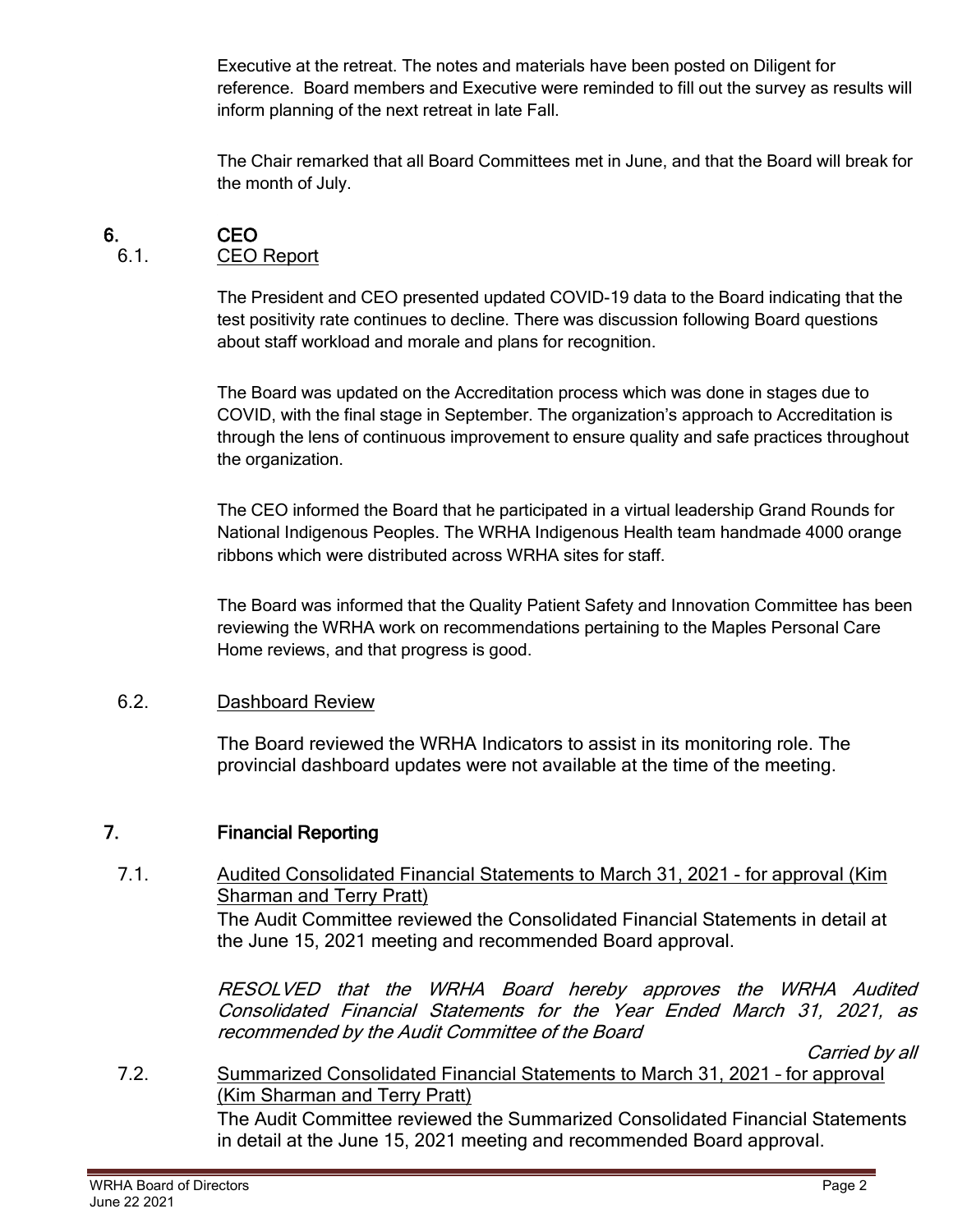RESOLVED that the WRHA Board hereby approves the WRHA Summarized Consolidated Financial Statements for the Year Ended March 31, 2021, as recommended by the Audit Committee of the Board.

Carried by all

## 7.3. Public Sector Compensation Disclosure Report 2020 (Terry Pratt)

The Audit Committee reviewed the report in detail on June 15, 2021. The Board was informed that there were 27 pay periods covered in the report, instead of the usual 26. This is unusual and inflated the salaries being reported.

RESOLVED that the WRHA Board hereby approves the draft Public Sector Compensation Disclosure Report for the WRHA pursuant to Bill 57 for the calendar year ending December 31, 2020, as recommended by the Audit Committee of the Board.

Carried by all

7.4. Continuation of Contract – Deloitte 2021/22 Fiscal Year (Kim Sharman and Terry Pratt)

> RESOLVED that the WRHA Board hereby approves the recommendation of the Audit Committee the continuation of the contract with Deloitte LLP as external auditors for the WRHA for the year ending March 31, 2022.

Carried by all

7.5. Signing Authority Changes – for approval (Kim Sharman) A banking resolution was before the Board for approval to reflect a change in title of the Director, Financial Reporting.

> RESOLVED that the WRHA Board approves that any two of the following may serve as the signing authorities for the WRHA for banking accounts with the Toronto-Dominion Bank:

- WRHA, Chair
- WRHA, Vice-Chair
- WRHA, Treasurer
- WRHA, President and Chief Executive Officer
- WRHA, Chief Financial Officer
- WRHA, Director, Financial Reporting (collectively, the "WRHA Signing Authorities")

Carried by all

## 8. Board Committees

8.1. Resources Committee Report The Committee Chair reported that the Resources Committee met on June 1, 2021 and reviewed the financial reports in detail.

## 8.2. Audit Committee

The Committee Chair reported that the Audit Committee met on June 15, 2021, and that several items on the Board agenda related to year end financial reporting were reviewed at Audit Committee.

8.3. Governance and Nominating